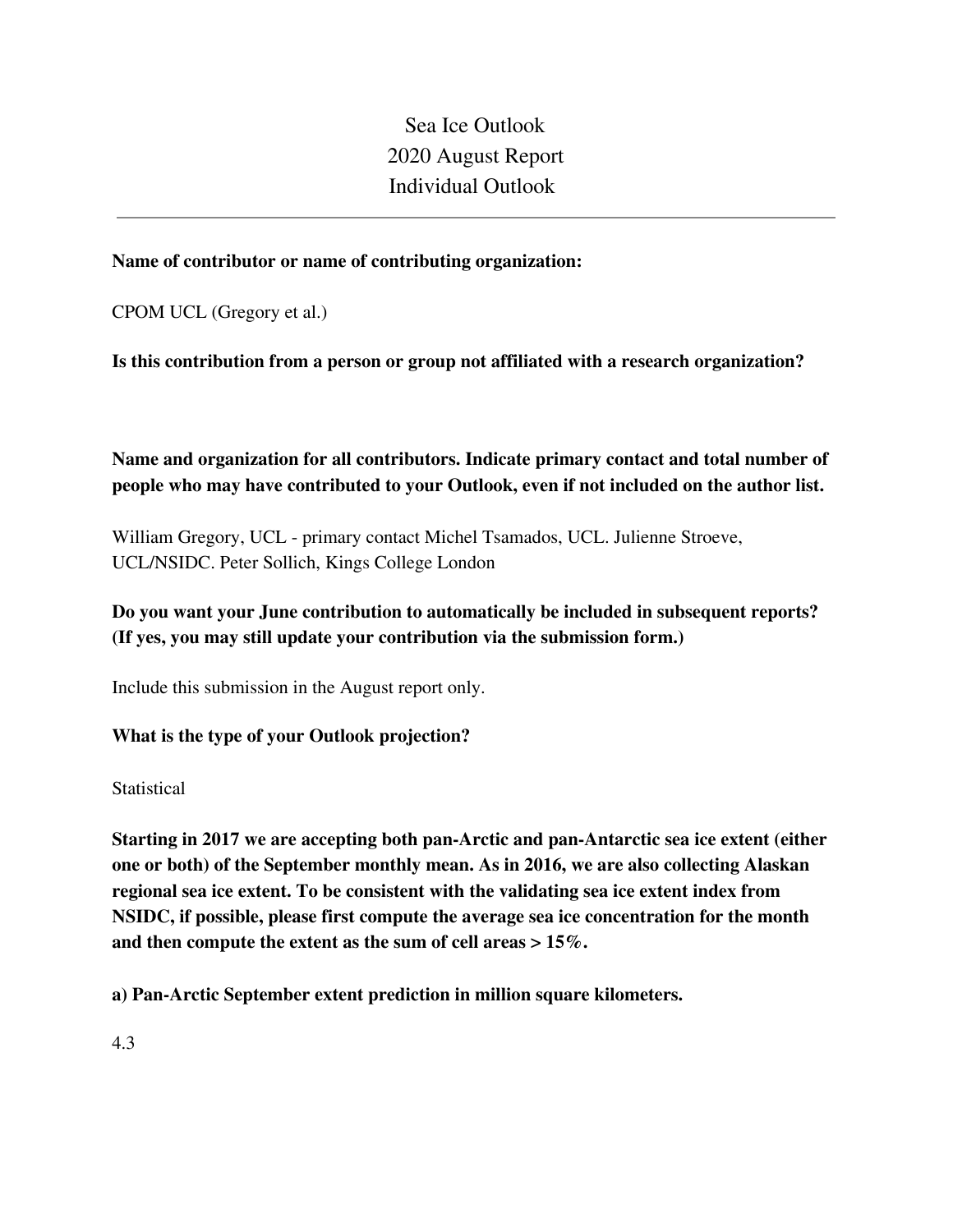**b) same as in (a) but for pan-Antarctic. If your method differs substantially from that for the Arctic, please enter it as a separate submission.**

**c) same as in (b) but for the Alaskan region. Please also tell us maximum possible extent if every ocean cell in your region were ice covered.**

## 0.384

**"Executive summary" of your Outlook contribution (using 300 words or less) describe how and why your contribution was formulated. To the extent possible, use non-technical language.**

This statistical model computes a forecast of pan-Arctic September sea ice extent . Monthly averaged July sea ice concentration and sea surface temperature fields between 1979 and 2020 were used to create a climate network (based on the approach of Gregory et al 2020). This was then utilised in a Bayesian Linear Regression in order to forecast Septemver extent. The model predicts a pan-Arctic extent of 4.1 million square kilometres. Sea ice concentration data were taken from NSIDC (Cavalieri et al., 1996; Maslanik and Stroeve, 1999).

## **Brief explanation of Outlook method (using 300 words or less).**

Monthly averaged July sea ice concentration (SIC) data between 1979 and 2020 were used to create a July SIC climate (complex) network. Individual SIC grid cells were first clustered into regions of spatio-temporal homogeneity by using a community detection alforithm (see Gregory et al, 2020). Lonks between each of these network regions (covariance) were then passed into a Bayesian Linear Regression to derive an estimate on the prior distribution of the regression parameters. Subsequently a posterior distribution of the regression parameters was then derived in order to generate the forecast of September sea ice extent.

## **Tell us the dataset used for your initial Sea Ice Concentration (SIC).**

NSIDC NASA Team Sea Ice Concentrations: 1979 - 1987: Nimbus-7 SMMR 1987 - 2007: DMSP F-8, F-11 SSM/Is. 2007-2018 DMSP F-18 SSM/I 2018 - 2020: Near-real time SIC

# **Tell us the dataset used for your initial Sea Ice Thickness (SIT) used. Include name and date.**